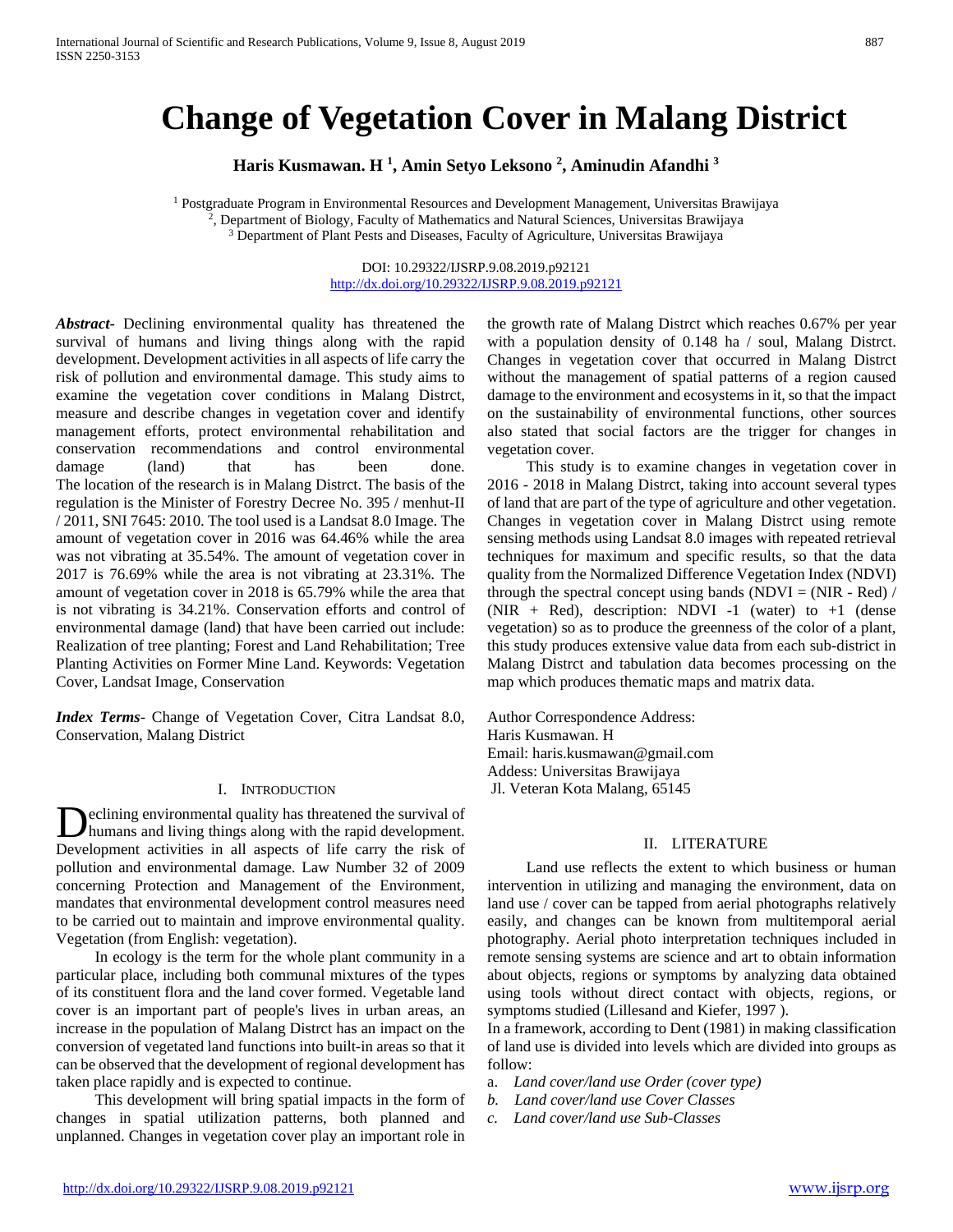*d. Land cover/land use Management Units (comparable to land utilization types).* 

From this classification, Malingreu was changed to 6 categories as follows:

- a. *Land cover/land use Order e.g. vegetated area*
- b. *Land cover/land use Sub-Order e.g. cultivated area*
- c. *Land cover/land use Family e.g. permanently cultivated area*
- d. *Land cover/land use Class e.g. Wetland rice (sawah)*
- e. *Land cover/land use Sub-Class e.g. irrigated sawah*
- f. *Land Utilization Type e.g. continous rice*

#### III. RESEARCH METHODS

 Changes in Vegetation Cover in Malang Distrct is a type of quantitative research. In this study the description of vegetation cover conditions in Malang Distrct was carried out, measurements of 2016 vegetation cover changes were carried out in 2017 and 2018 using remote sensing interpretation methods of Landsat 8.0 satellite images and identification of conservation efforts and control of land damage was carried out.

#### IV. METHOD OF COLLECTING DATA

 The main activities carried out for the method of Changing Vegetation Cover in Malang Distrct in data collection, are. Data that must be collected includes:

- 1. Vegetation area management plan;
- 2. Plan for controlling the area of vegetation;
- 3. Current land use;

. .

- 4. Activity data and potential for vegetation cover;
- 5. Environmental problem.

# V. STUDY AREA

 Malang Distrct is located between 112o 17 ', 10.90 "East Longitude and 112o 57', 00.00" East Longitude and between 7o 44 ', 55.11 "South Latitude and 8o 26', 35.45" South Latitude. With an area of around 345578.72 Ha.

Figure 1. Map of Administration of Malang Distrct

 Administratively, Malang Distrct is divided into 33 subdistricts, 12 sub-districts, 378 villages, 1,368 sub-villages, 3,183 neighborhood units and 14,869 neighborhood units. The central government is in Kepanjen Subdistrict as stipulated in Government Regulation (PP) Number 18 of 2008 concerning the Transfer of the Capital of Malang Distrct from the Malang City Region to the Kepanjen City of Malang Distrct.

#### VI. ANALISYS METHOD

The stages of analysis carried out are as follows:

- 1. Analysis of suitability and availability of vegetation in Malang Distrct.
- 2. Analysis of the vegetation land cover map of Malang Distrct in real time.
- 3. Map analysis of green open space.

 One technique used for analysis of land cover changes is the interpretation of Landsat image data. Steps in analyzing Landsat image data for analysis of land cover changes using GIS applications, ArcMap. The band used in this study is Landsat 8.0, namely band 6,5,3.

 Before image analysis, preprocessing must be done. The stages in preprocessing include :

1. Geometric Correction.

 Geometric correction (retification) is a process of transformation from one grid system using a geometric transformation. Geometric correction is done because of the distortion that results from variations in satellite height, satellite rigidity, and speed (Lillesand & Kiefer 1990). The purpose of geometric correction is to improve the position of objects in the image due to the actual distortion of position on the face of the earth. Geometric correction using the GCP point. Geometric correction is done using the Google Earth Pro application.

2. Image cutting

 Image cropping (image cutting) is done to separate the area that is the focus of the study of land cover analysis, namely Malang Distrct, East Java Province, Indonesia.

3. Image sharpening

 Image sharpening aims to improve the quality of visual images so that it simplifies the process of interpretation. Improving the visual quality of images can be seen from the spatial aspects and spectral aspects.

4. Image classification

 Classification is a processing technique in images by grouping pixels into a number of classes, so that each class has unique and specific spatial patterns or distributions that reflect an object or useful information according to needs. The classification in this study was carried out unsupervised (not guided) for Landsat 8. In the non-guided classification, classification starts with checking statistics for all pixels and dividing them into classes whose numbers are determined.

#### VII. RESULT AND DISCUSSION

#### **Analysis of Vegetation Cover in Malang Distrct.**

 Analysis of changes in land cover can be done using remote sensing techniques. One of the techniques used to analyze land

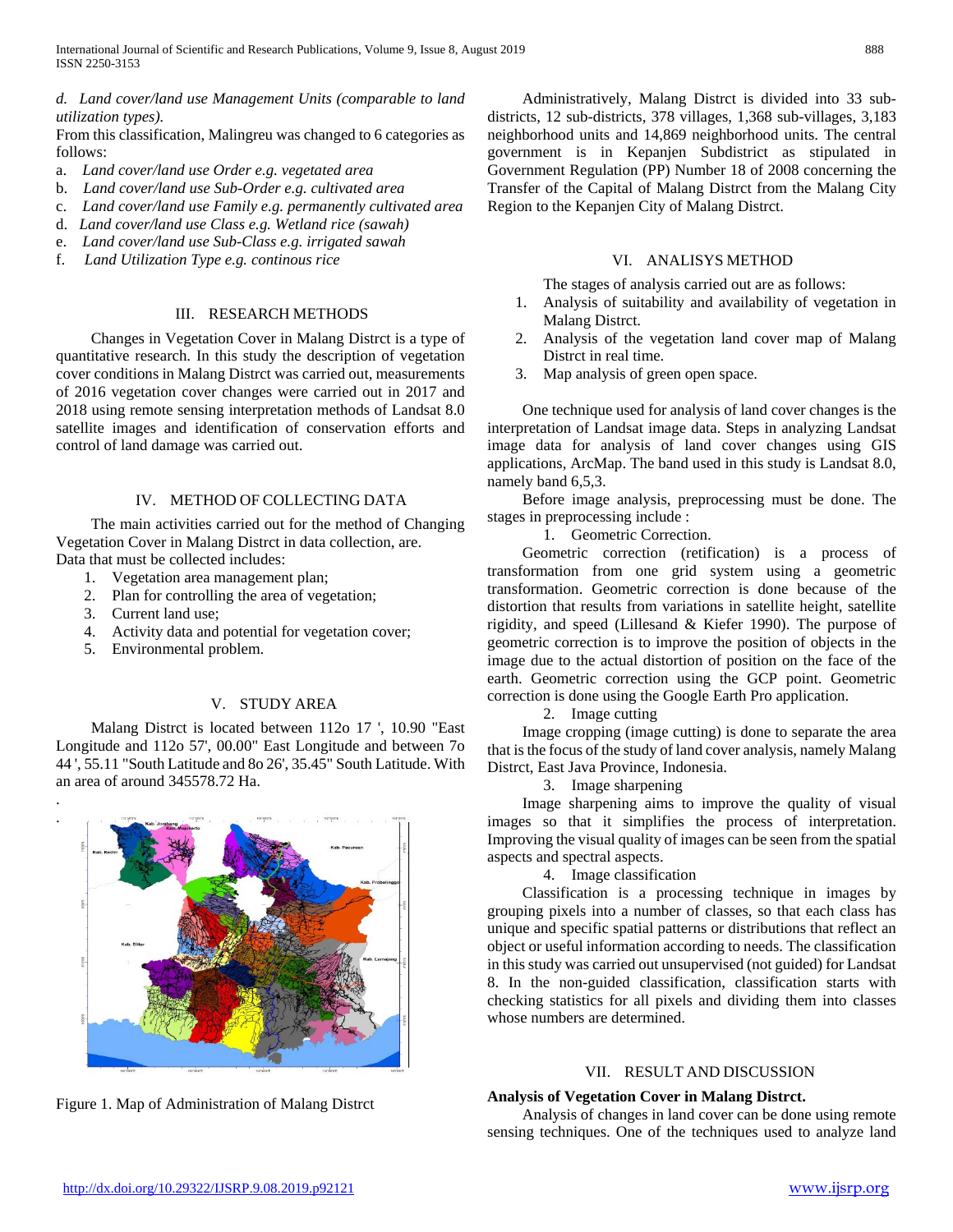cover changes is the interpretation of Landsat image data and can be classified according to SNI 7645-2010.

# VIII. VEGETATION COVER

#### **Vegetation Cover in Malang Distrct 2016**

 The results of the 2016 vegetation cover analysis include land cover in accordance with Forestry Ministerial Decree No. 395 / MenHut-II / 2011 that other use areas (APL) are described in vegetated cover areas and are not vegetated, according to SNI 7645-2010 described in the classification code the object and toponym are 23 clustering, Malang Distrct has a shrinkage by minimizing the meaning of vegetated and non-vegetated areas, so that it gets vegetated and non-vegetated areas along with their area.

### **Table 1. Classification of Vegetarian Areas and Non-Vegetarian 2016**

| Year | <b>Classification</b>   | Area (Ha) |
|------|-------------------------|-----------|
| 2016 | All Areas               | 345578.72 |
|      | Cloud                   | 46183.89  |
|      | <b>Forest</b>           | 163914.25 |
|      | <b>Settlement</b>       | 17115.50  |
|      | Shrub                   | 58852.66  |
|      | <b>Unused Land</b>      | 57967.71  |
|      | <b>Water Bodies</b>     | 1544.70   |
|      | <b>Vegetation Areas</b> | 222766.91 |
|      | Non Vegetated           | 122811.80 |

Source: Results of taking 2018 satellite imagery

 Vegetable areas in Malang Distrct dominate, among others: forests and shrubs, while non-vegetated areas in Malang Distrct outside vegetated areas include: settlements, Unused land, clouds, water bodies, and water bodies. The results of the formation of 2 (two) areas of land in 2016 had a vegetation area, 163914.25 ha of forest, and 58852.66 hectares of bush. resulting in a vegetation area of 222766.91 hectares and non-vegetated areas of 122811.80 hectares.



**Figure 2. Map of Vegetation Cover in 2016**

# **Vegetation Cover Malang Distrct 2017**

 Vegetarian areas in Malang Distrct dominate, among others: forests and shrubs, whereas non-vegetated areas of Malang Distrct outside the vegetated areas include: settlements, Unused land, clouds, water bodies. The results of the establishment of 2 (two) areas of land in 2017 in the area of vegetation, forests of 180958.51Ha, and thickets of 84074.72Ha. resulting in a vegetated area of 265033.23Ha and a non-vegetated area of 80545.49Ha.

| Table 2. Classification of Regional Vegetation and Non- |  |  |
|---------------------------------------------------------|--|--|
| Vegetarian 2017                                         |  |  |

| Year | <b>Classifications</b>  | Area (Ha) |
|------|-------------------------|-----------|
| 2017 | All Areas               | 345578.72 |
|      | Cloud                   | 6772.35   |
|      | Forest                  | 180958.51 |
|      | <b>Settlement</b>       | 29503.55  |
|      | Shrub                   | 84074.72  |
|      | <b>Unused Land</b>      | 42806.21  |
|      | <b>Water Bodies</b>     | 1463.38   |
|      | <b>Vegetation Areas</b> | 265033.23 |
|      | Non Vegetated           | 80545.49  |

Source: Results of taking 2018 satellite imagery



**Figure 3. Map of 2017 Vegetation Cover**

# **Vegetation Cover Malang Distrct 2018**

 The vegetated area of Malang Distrct dominates, among others, forests and thickets, whereas the non-vegetated regions of Malang Distrct outside the vegetated areas include: settlements, Unused land, clouds, water bodies. The results of the establishment of 2 (two) areas of conflict in 2018 have an area of vegetation, forests of 103029.38 hectares, and thickets of 120786.37 hectares. resulting in a vegetation area of 227371.65Ha and a non-vegetated area of 118207.07Ha.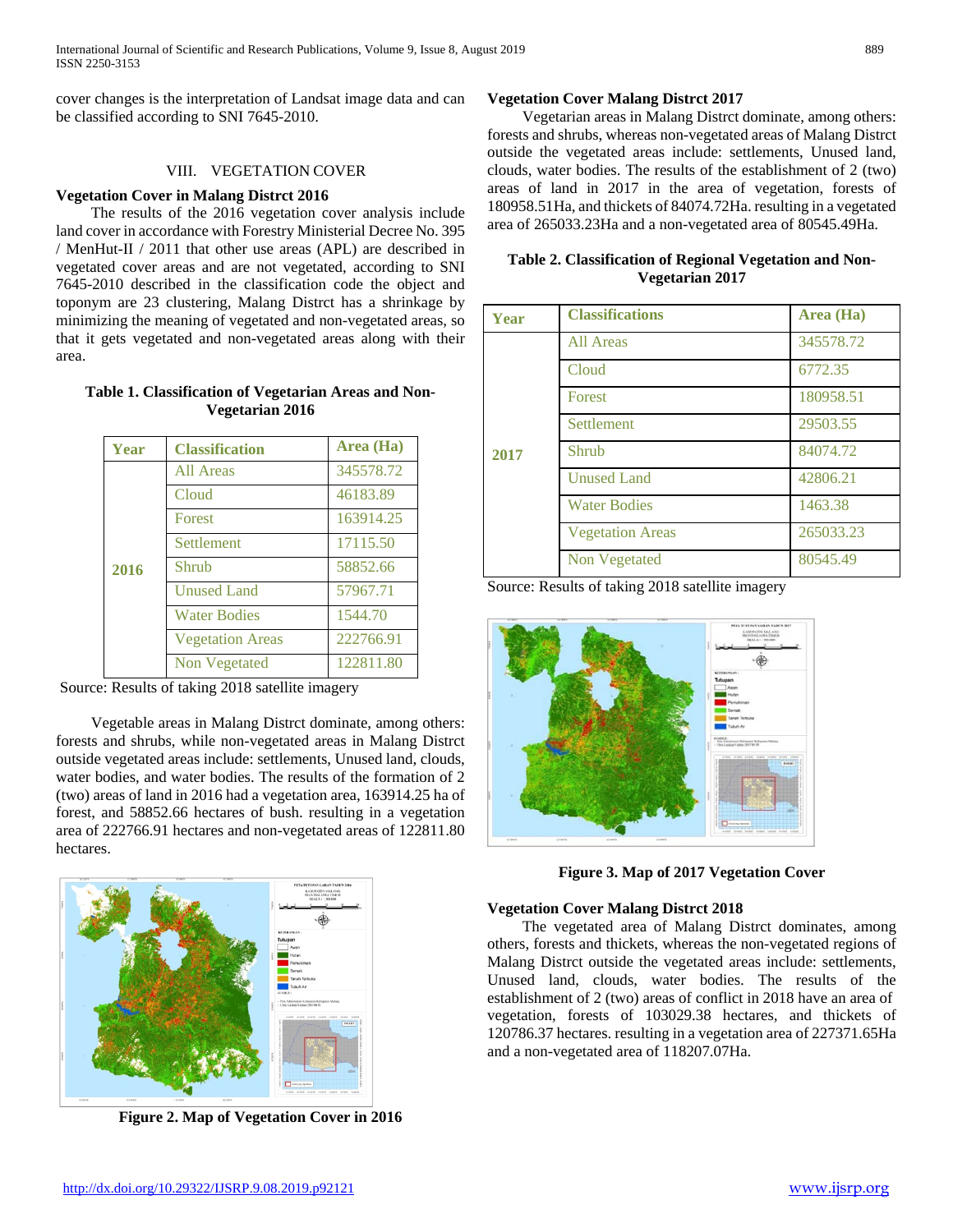**Table 3. Classification of Vegetarian and Non-Vegetarian Areas 2018**

| <b>Year</b> | <b>Classifications</b> | Area (Ha) |
|-------------|------------------------|-----------|
| 2018        | All Area               | 345578.72 |
|             | Cloud                  | 1850.23   |
|             | Forest                 | 106585.28 |
|             | <b>Settlement</b>      | 17819.79  |
|             | Shrub                  | 120786.37 |
|             | <b>Unused Land</b>     | 97452.95  |
|             | <b>Water Bodies</b>    | 1084.10   |
|             | <b>Vegetation Area</b> | 227371.65 |
|             | Non Vegetated          | 118207.07 |

Source: Results of taking 2018 satellite imagery



Figure 4. Map of the Vegetation Cover in 2018

 Retrieving the latest data via landsat satellite images 8.0 using ArGIS software was obtained in 2016, 2017 and 2018 on the December 2018 observation, monitoring carried out as much as 10x inverval from 25 calendar days to produce optimal results of data obtained and to minimize the level of cloud cover less than 10%, the results of the data are managed and in the cloud based on clustering and include the results of vegetated areas in dark green in the forest and shrubby light green.

#### **Change in Land Cover Data for 2016 to 2018**

 The mapping results (realtime) using Landsat 8.0 Satellite changes in vegetation cover in the data area in getting the pattern of taking the last 3 (three) years, namely: 2016, 2017 and 2018, taking in the last 3 years maximized to see changes - changes to vegetation cover in Malang Distrct, this aims to see the level of small-scale efforts of its annual actions on efforts to control land damage to control programs for environmental damage.

**Table 4. Data table for the last 3 years Vegetation Cover**

| Year | <b>Classifications</b> | Area (Ha) | <b>Perecntage</b> |
|------|------------------------|-----------|-------------------|
| 2016 | Vegetation<br>Area     | 222766.91 | 64.46%            |
|      | Non Vegetated          | 122811.80 | 35.54%            |
| 2017 | Vegetation<br>Area     | 265033.23 | 76.69%            |
|      | Non Vegetated          | 80545.49  | 23.31%            |
| 2018 | Vegetation<br>Area     | 227371.65 | 65.79%            |
|      | Non<br>Vegegtated      | 118207.07 | 34.21%            |

Source: Results of Analysis of Lansat 8.0 image mapping in 2018



**Figure 5. Graph of changes in 3 years of vegetation and nonvegetated areas**

 The pattern of the yield of the vegetated area in the last 3 (three) years resulted in changes in data increasing and decreasing at the end of 2018, the conclusion of the difference in yields was 4604.73 Ha or 1.33%. Unused Land, water body, and clouds).

 The area data of 4604.73 Ha or 1.33% is the result of reduced vegetation cover in Malang Distrct due to the increase in the value of non-vegetated areas changing back to non-vegetated areas, 2016 towards 2017 at +12388.05 Ha with the calculation of area in 2016 value of 17115.50 Ha minus area in 2017 29503.55Ha the condition is seen to have increased or increased settlements in Malang Distrct, but in 2017 the value of 29503.55Ha towards the year 2018 with a value of 17819.79Ha has a decrease in land area of -11683.76Ha.

 In addition to clustering settlements that have a large influence on the lack of vegetation cover, clustering on Unused Land has a significant impact on the amount of open area, changes in vegetation cover addressed at the beginning of 2016 Unused Land has an area value of 57967Ha (16.77%) and in 2017 42806.21Ha (12.39%), there is a decrease of 15161.50Ha or 3.38% in Unused Land, it is very possible that the rapid development development is directly proportional to the loss of vegetation cover, in addition to development, the mining industry sector becomes Unused Land to produce data decline vegetation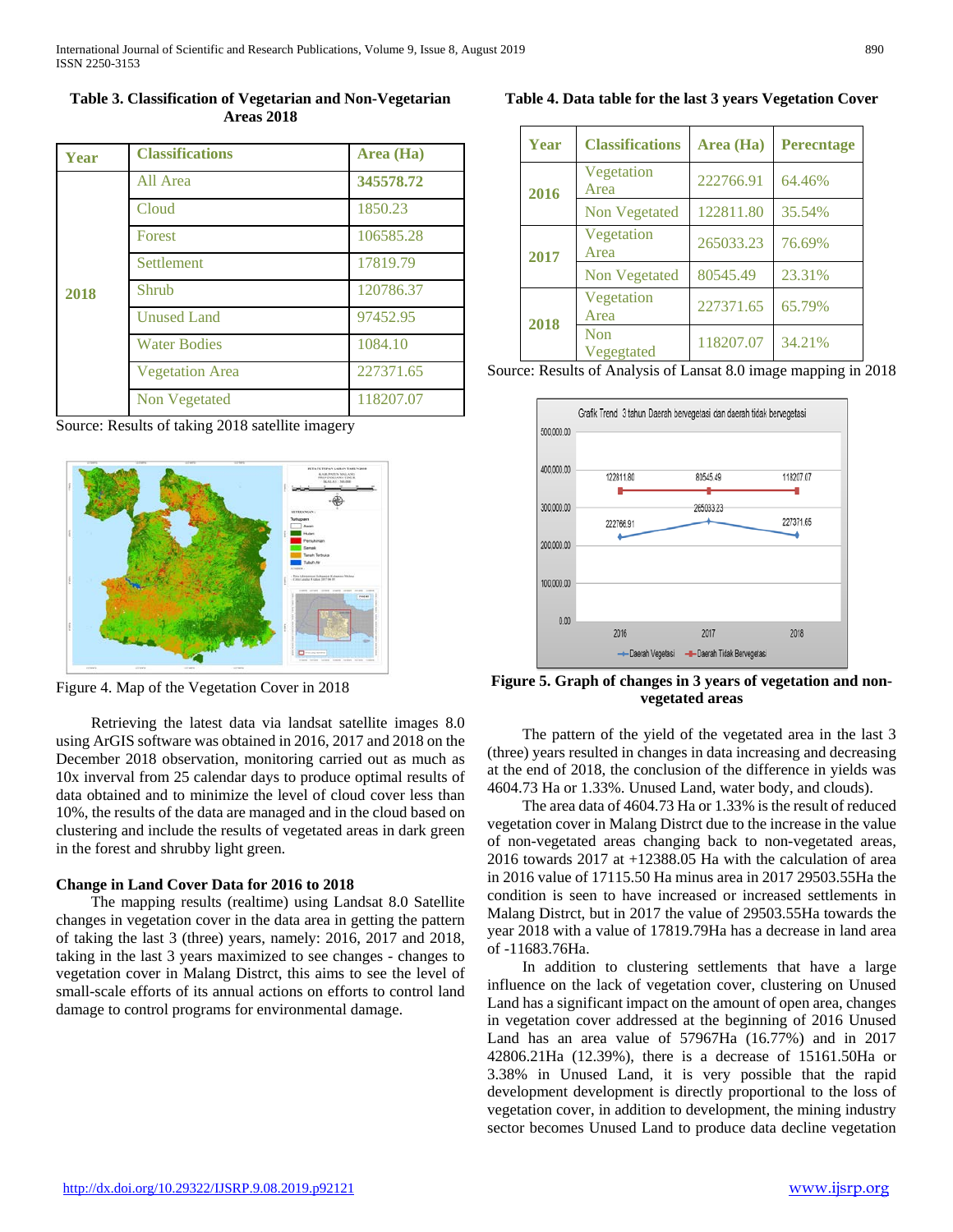cover in Malang Distrct in 2018, economic growth of the community by opening new land to plant production crops and the existence of unpredictable old disasters that occur within the last 1 (one) year in disaster risk areas, among others: disasters landslide, ba njir, and kerringan create Unused Land for degradation which causes damage to the land.



**Figure 6. Graph of Changes in Vegetation Cover per year based on Clustering**

# **Recommendation**

 Based on the results of the analysis of changes in vegetation cover in Malang Distrct, efforts have been made to increase the addition of the area of vegetation cover within the framework of recommendations, namely aimed at efforts to increase vegetation cover / land quality and environmental sustainability.



# **Figure 7. Concept of Environmental Management Efforts**

# **Green Open Space Management and Development Aspect**

 Adding Green Open Space in accordance with Minister of Public Works Regulation No. 05 / PRT / M / 2008 concerning Guidelines for Provision of Green Open Space in Urban Areas. **Formulation**

• Encouraging the public to manage private space to open green space;

- Optimizing government-owned land and building as an ideal green space model;
- Establish private green open spaces in multi-storey buildings and areas that are dense with hanging gardens, vertical gardens and plant pots.
- To increase the existence of public spaces, especially RTH in urban areas, it is necessary to do several things, especially those related to the provision of legal instruments, NSPM, and encourage the war of society and business

# **Policy and Regulation**

# **Aspect**

Resist the rate of land conversion

#### **Formulation**

- Restore the function of river banks as rainwater catchment areas by planting vegetation stands
- Institutionally, the problem of open green space is also related to the absence of adequate legislation regarding green open space, as well as technical guidelines for the implementation of green open space so that the existence of green open space is still marginal.
- Sub-optimization of the availability of green space is related to the fact that there is still insufficient proportion of the area allocated for open space.

# **City Forest Management and Development**

#### **Aspect** Tree planting

# **Formulation**

- Prioritize local local tree species or endemic species in the framework of germplasm conservation while minimizing tree species towards scarcity and extinction
- Adapted to local ecological conditions.
- Availability of seeds (plants are easy to obtain), local types and inexpensive prices Types of trees that are not easily fallen, and are not susceptible to pests and diseases
- Does not require intensive care
- Not invasive
- Not competitive with other plants
- Not competitive with other plants
- Can produce oxygen and can absorb pollutants according to location
- Do not endanger the community or animals
- Attract a lot of wildlife

# **Community and Private Empowerment Aspect**

- Increase awareness and environmental education to the community
- Involve the private sector in managing the management of CSR (Corporate Social Responsibility) funds

#### **Formulation**

• Incorporating environmental curricula into all levels of education. It is expected that from an early age, students have behaved in an environmentally sustainable manner;